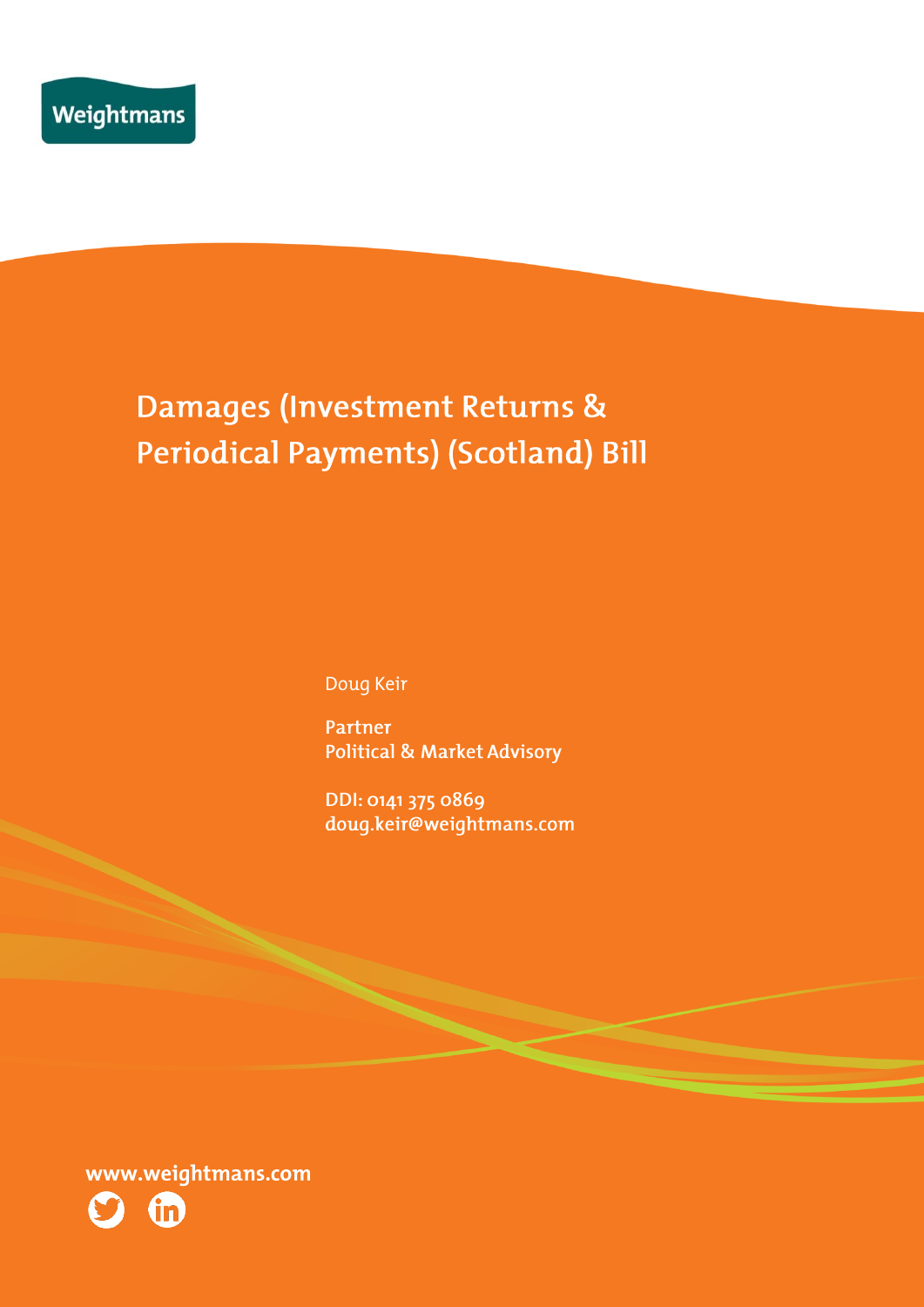# Key terms

#### What are periodical payments?

Currently claimants pursuing personal injury compensation claims in Scotland receive 'lump sum' compensation for losses and expenses that they will incur in the future, i.e. a sum of money that they will invest and then spend as and when they need to. Periodical Payment Orders ("PPOs") are an alternative form of compensation, whereby claimants will receive a much smaller lump sum that is then supplemented by annual payments to cover specific expenses, such as the cost of carers, such annual payment being index linked to allow for inflation.<sup>1</sup>

#### What is the Discount Rate?

Where claimants are compensated for future losses on a lump sum basis, the discount rate is a mechanism for adjusting the award to offset interest earned through the investment of such awards, as well as the cost of investment and also inflation. Such adjustment ensures that claimants receive the precise amount that they need to meet such losses and expenses, no more and no less.<sup>2</sup>

# Overview & key issues

- The discount rate in Scotland was varied from 2.5% to -0.75% in March 2017, mirroring the change made in the rest of the UK one month earlier. The cost of this change has been estimated at several billion pounds per annum to compensators across the UK.
- The discount rate in Scotland is currently set by the Scottish Government and, in line with the rest of the UK, is set by reference to Index Linked Government Stocks ("ILGS").
- Recognising the need to develop a more appropriate method for calculating the discount rate and thereby avoiding over-compensation to injured parties, the UK and Scottish Governments launched a joint consultation in March 2017 to consider this issue in detail ("the Consultation").
- As a result of the Consultation, proposed changes to the system for the rest of the UK have already been published and form part of the Civil Liability Bill which is currently before the House of Commons at Westminster. This Bill was the subject of a Weightmans' update in June 2018.
- The Scottish Government has now published its own draft Bill to address the calculation of the discount rate in Scotland – the Damages (Investment Returns and Periodical Payments) (Scotland) Bill ("the Scottish Bill").
- While there are many similarities between the two Bills, there are some interesting differences which could result in a scenario where there are different discount rates north and south of the border.

# Legislative mechanism

Damages (Investment Returns and Periodical Payments) (Scotland) Bill.

# Key stakeholder/markets/clients

The Scottish Bill will directly impact all those commercial entities and government bodies responsible for meeting personal injury claims in Scotland, which will include:

- Insurance companies who write motor, public liability and/or employer liability policies, negatively impacted through greater claims spend and increased re-insurance premiums.
- Commercial companies that self-insure (whether fully self-insured through captives or part self insured through having large deductibles).
- Government departments.

 $\overline{a}$ 

<sup>1</sup> Claimants can actually receive compensation by PPO currently but only where both parties agree.

<sup>2</sup> This is commonly referred to as the '100% principle' extolled in Wells v. Wells (1999).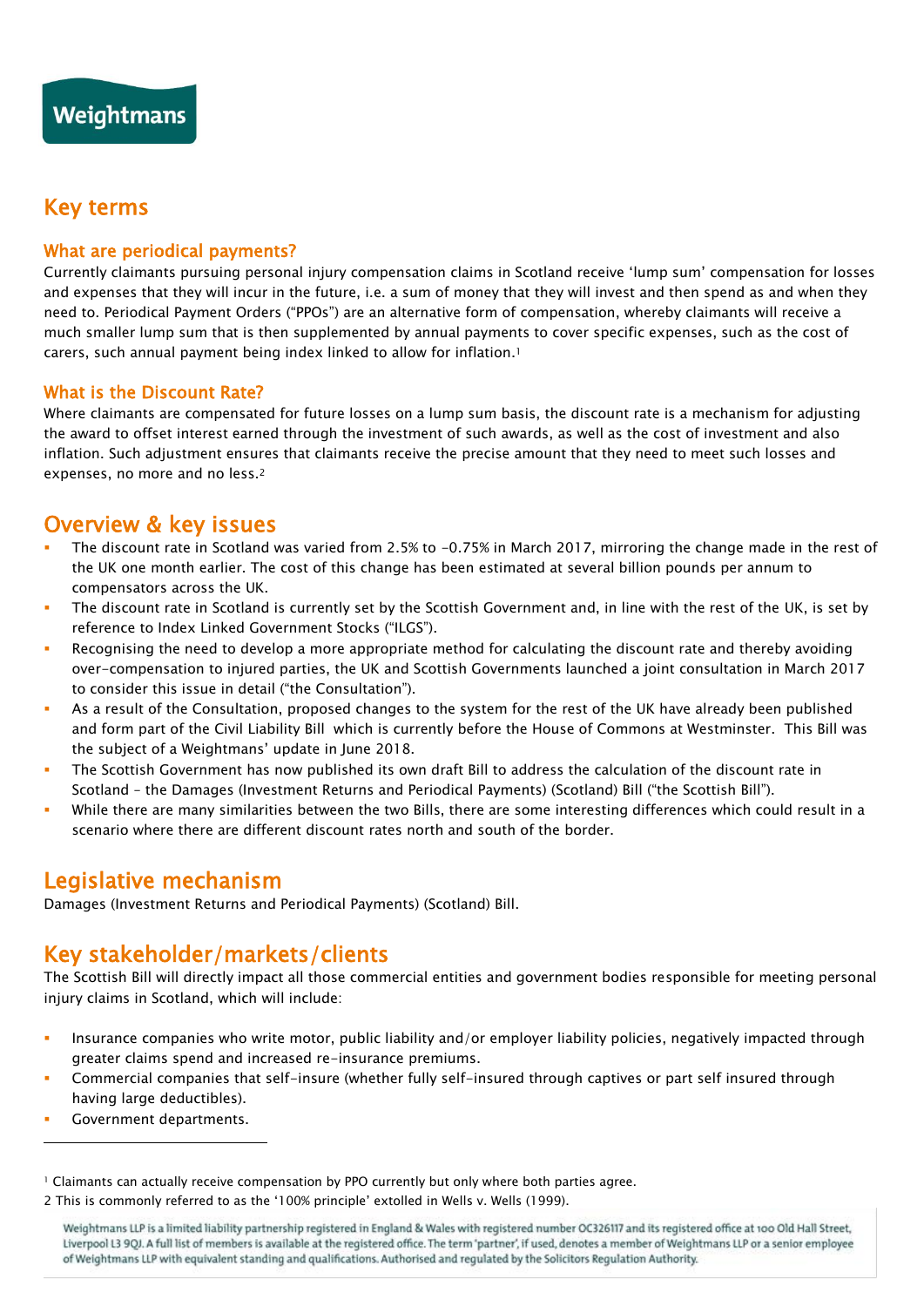

 Local Authorities and other government bodies who habitually have large deductibles as a part of their insurance arrangements.

The discount rate then indirectly affects insurance premium payers, whether companies or individuals, due to insurers having to pass on the cost through increases in insurance premiums. It further impacts the wider public as a whole through affected Government departments and local authorities having less money to spend on public services.

### Timeline of events to date

1996 - The Damages Act 1996 is enacted, obliging Scottish Ministers to prescribe the discount rate.

2001 - Lord Irwin sets the discount rate for England & Wales at 2.5%.

2002 - Under the Damages (Personal Injury) (Scotland) Order SSI 2002/46 the Scottish discount rate is set at 2.5%.

November 2010 - The Minister for Community Safety announces a review of the discount rate in Scotland.

2011 - Association of Personal Injury Lawyers ("APIL")<sup>3</sup> run a campaign seeking a review of the rate on account of it not having kept pace with changing investment trends.

October 2011 - The same Minister advises that the Scottish Government will run a public consultation around the methodology for the calculation of the discount rate in Scotland.

1 August 2012 - The Scottish Government, in conjunction with the Ministry of Justice in England & Wales, plus the Northern Ireland Department of Justice, run the above mentioned consultation.

27 February 2017 - Liz Truss (the then Lord Chancellor) announces a change in the discount rate for England & Wales from 2.5% to -0.75%, simultaneously indicating that the Government will consult over how it should be calculated.

27 March 2017 - Scottish Ministers make an Order changing the discount rate for Scotland to -0.75%, with that rate coming into effect the following day.

30 March 2017 - A further consultation around the methodology for the calculation of the discount rate is launched.

14 June 2018 - Cabinet Secretary for Justice, Michael Matheson MSP, introduces the Scottish Bill, lead by the Economy, Jobs & Fair Work Committee.

# Summary of the current position

#### The Discount Rate

#### Rate Assessor

 $\overline{a}$ 

Going by the Scottish Bill in its current form, in contrast to the rest of the UK, the rate in Scotland will be assessed by the 'Rate Assessor', rather than the Lord Chancellor. This person will be appointed by the Scottish Government, failing which the position will be filled by a UK Government Actuary.

 $^3$  Association of Personal Injury Lawyers (Claimant lobby group).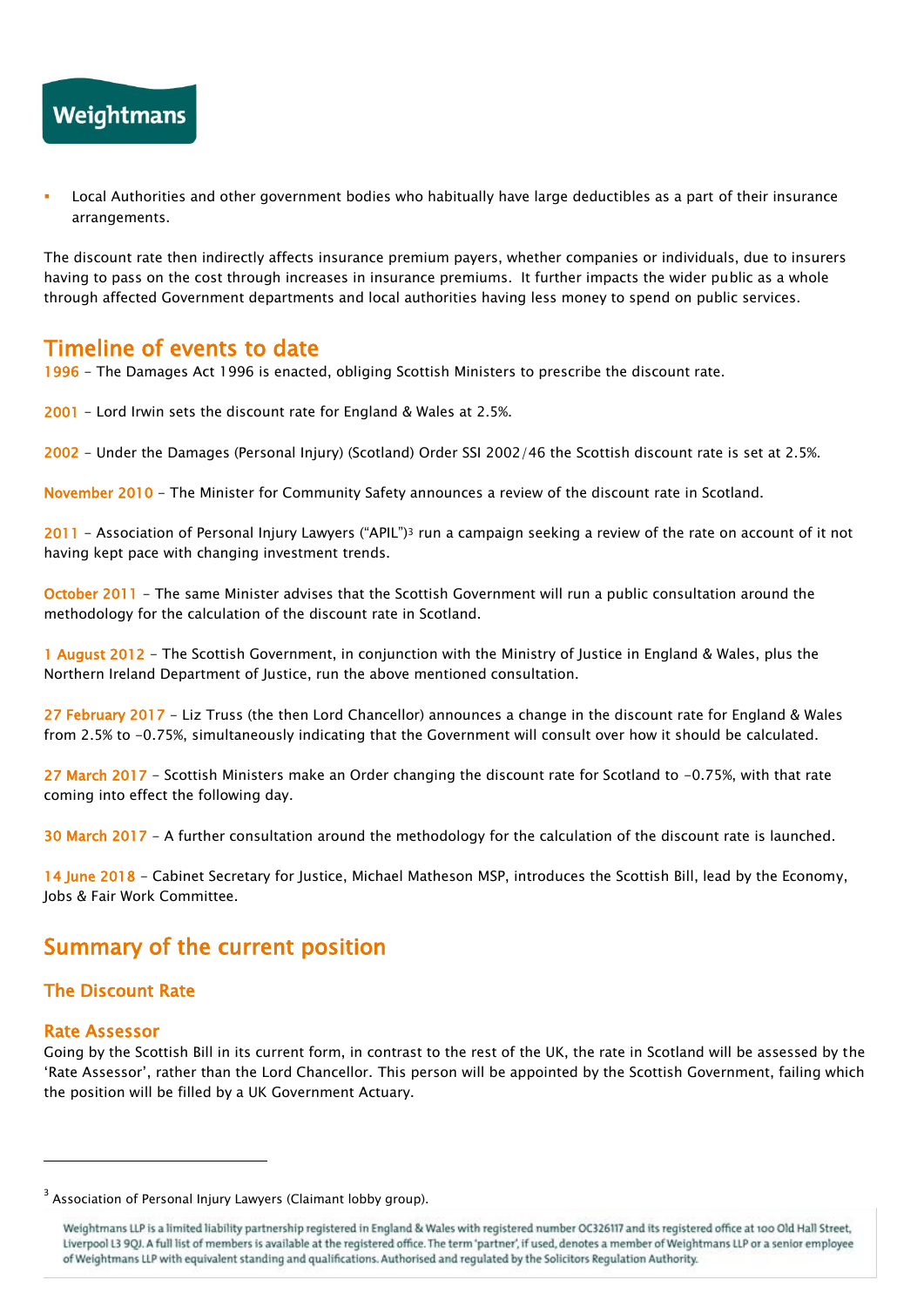

The Rate Assessor will not need to set up and have regard to an independent expert panel when undertaking each review. It will be left to the Rate Assessor to determine who they might wish to consult. That is in contrast to the Civil Liability Bill, governing the discount rate in England & Wales, which provides for the Lord Chancellor to compile and consult with an expert panel in connection with all but the first review of the rate in England & Wales.

The decision in relation to the Scottish discount rate is the Rate Assessor's alone, which arguably removes the issue of political influence, depending on who is appointed to the role.

#### Assessment of rate/Notional portfolio of investments

The Scottish Bill moves away from the 'no risk' ILGS approach to the calculation of the discount rate and towards calculation by reference to a 'notional portfolio' of investments, which the injured party will hypothetically invest his/her damages in. The claimant will be assumed to be a cautious investor.

In addition, the Scottish Bill states that the rate should reflect the return based on a 30-year investment period and certain specified 'standard adjustments' must be taken into account, namely deductions of 0.5% for the impact of taxation and cost of investment advice/management and 0.5% as a further margin involved in relation to the rate of return. These provisions are specific to the Scottish Bill and do not appear in the Civil Liability Bill and more prescriptive than the Civil Liability Bill.

Significantly, the Scottish Government has stated that using the proposed methodology would currently produce a discount rate of 0%.

While it is recognised that a different outcome may be produced when the actual review is carried out (which is likely to be in 2019), David Lidington's prediction on 07 September 2017 was that the rate for England & Wales would be somewhere in between 0% and 1%. According to figures produced by the Association of British Insurers ("ABI"), such a rate differential could create a disparity of between £8 million to £20 million when it comes to the cost of Scottish catastrophic injury claims.

#### Single rate

A single rate will apply to all cases unless specific regulations are passed by the Scottish Government, whereas there is provision in the Civil Liability Bill for more than one rate to be set at the Lord Chancellor's discretion.

#### Timing

The first review of the discount rate must be started on the day that the Scottish Bill receives Royal Assent. The review must then be concluded within 90 days of that date. Thereafter, the Scottish Government must present the Rate Assessor's report to Holyrood 'as soon as practicable' with the recommended rate taking effect the following day.

Those provisions differ in some respects to the Civil Liability Bill, although the Civil Liability Bill was amended during its passage through the House of Lords so that the review for England & Wales too must be started on the day that it receives Royal Assent (assuming that that amendment is accepted by MPs in the House of Commons). With the Scottish Bill scheduled to come into force next year, it is not inconceivable that Scotland will have a new discount rate some months before the rest of the UK.

The rate must then be reviewed at least every 3 years, in line with the original draft of the Civil Liability Bill, but with that period having again been changed during its passage through the House of Lords, the rate in England & Wales will now be reviewed every 5 years (assuming that that amendment is accepted by MPs in the House of Commons).

#### Stand-alone legislation

Unlike the Civil Liability Bill, the Scottish Bill is not tied to the wide-ranging whiplash reforms. As such, the Scottish Bill will be regarded as less controversial and arguably stands better prospects of getting through.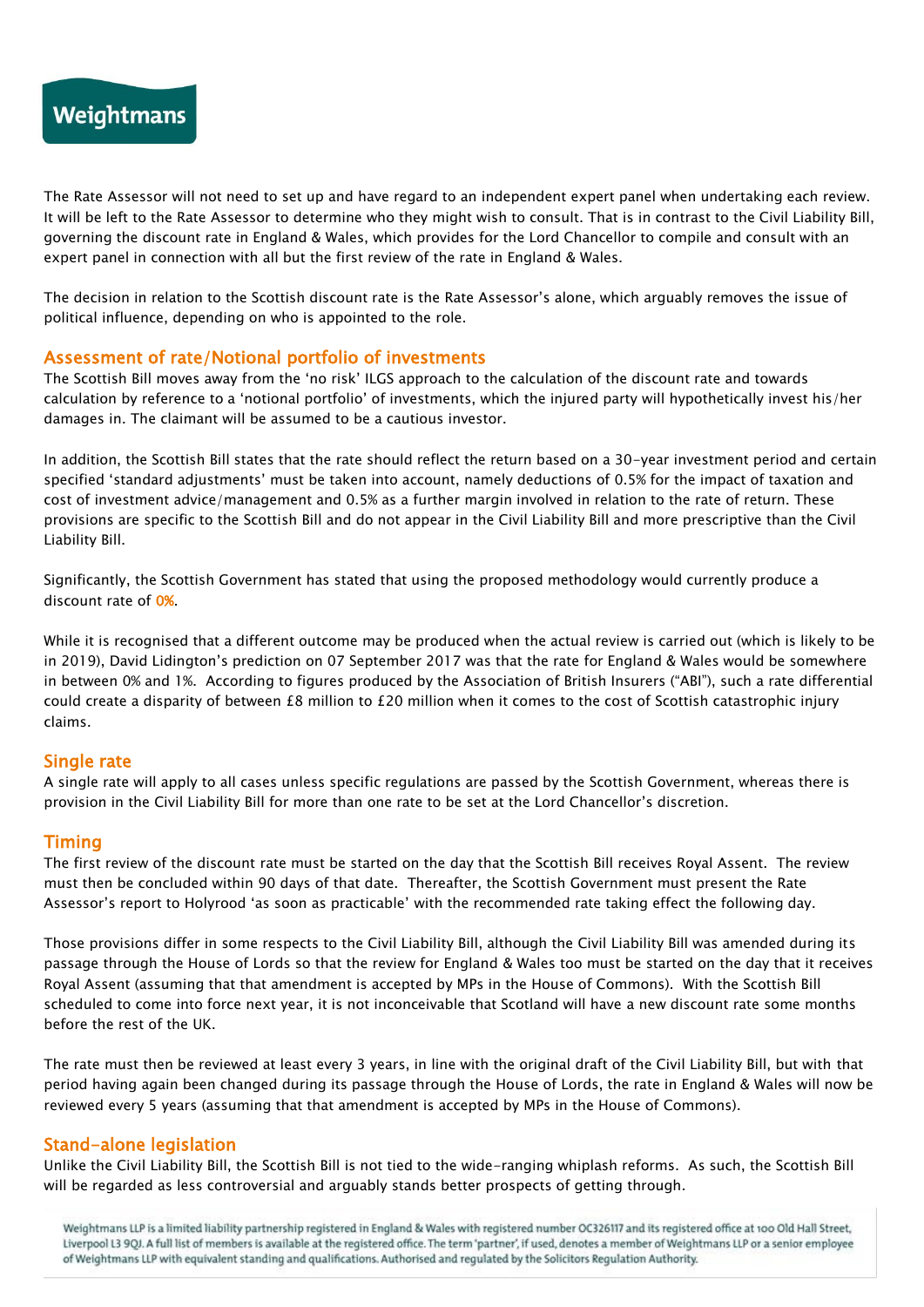#### Periodical Payments

- The proposed methodology for assessing the discount rate is the headline-grabber but the Scottish Bill also makes provision for the introduction of PPOs in Scotland. As indicated above, to date PPOs have only been available in Scotland where both parties consent to the making of such an order.
- The Scottish Bill will enable the Scottish courts to impose a PPO on parties in relation to future pecuniary losses.
- The rules to be followed, and the safeguards provided, are very much in line with the existing system used by the rest of the UK, including the need to make specific provision in the PPO to allow for any potential variation in the future (i.e. that there is the potential for some specified change in the injured party's medical condition).
- One difference worth highlighting is the proposed ability of the court to suspend a PPO where there is evidence that the injured party will be significantly over-compensated if the payments are not stopped. Again, the original PPO must contain specific provision to allow for suspension but, as matters currently stand, there is no equivalent provision available south of the border.

# Next steps & anticipated timelines

We estimate a timetable as follows but emphasise that this is just an estimate at this stage and that review of the Scottish Bill should be measured over time:

July 2018 - Call for evidence.

August - Deadline for submission of evidence.

September - Stage 1 Committee stage commences.

- June 2019 Estimated date for the Scottish Bill to be passed by Holyrood and Royal Assent granted.
- July Rate review commences.

September - Rate review concludes.

October - New discount rate announced.

Recent amendments to the Civil Liability Bill to exclude the composition of an expert panel and consultation with that panel when it comes to the first review of the discount rate in England & Wales could see the introduction of a new rate in England & Wales significantly expedited beyond our original time estimate of late 2019. Thus there may well end up being a period when different discount rates apply in Scotland and in England & Wales, even if the discount rates ultimately end up being consistent.

### Best and worst case outcomes

The best indicator of the likely outcome is the recent reference to a  $0\%$  discount rate. However, trends in investment returns over the interim period need to be monitored and will be the best indicator as to whether that bracket will remain valid.

The best case outcome for compensators is the passing of the Scottish Bill into law and a review outcome consistent with the above, in or around June 2019. The worst case outcome would be the Scottish Bill failing to become law, whether through being voted down or because of a further general election taking place. However, the former scenario would seem unlikely.

In the meantime, it looks very much as though PPOs will now become a more common feature of compensation claims in Scotland following the passing of the Scottish Bill. Admittedly uptake of PPOs in England & Wales has been limited to date.